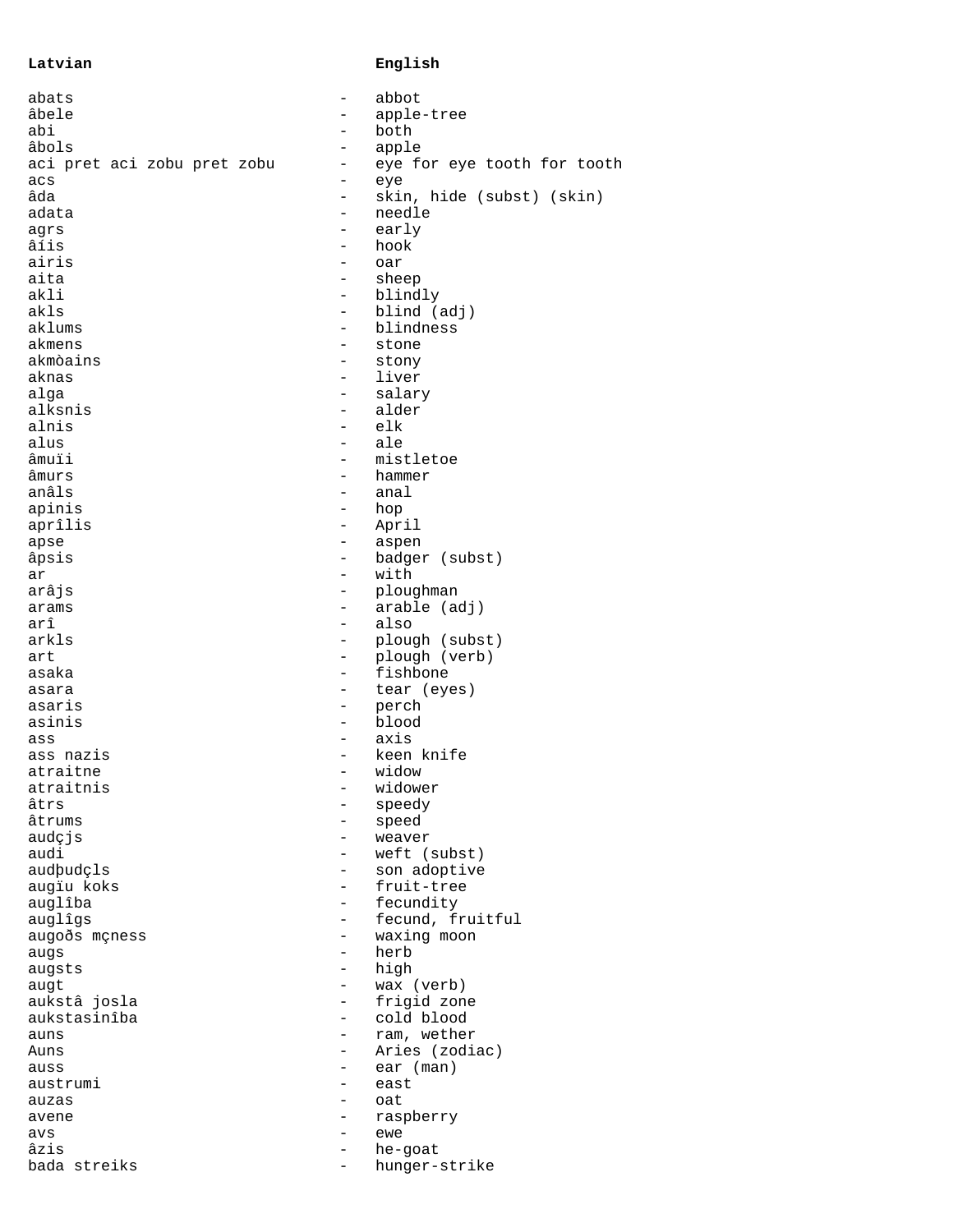bads  $-$  famine balodis - pigeon balsene - larynx balsîgs - voiced balss - voice Baltâ Jûra<br>Baltais Nams Baltais Nams<br>
balts<br>  $\begin{array}{ccc}\n\text{Balts} & - & \text{White House} \\
\text{Balts} & - & \text{white}\n\end{array}$ balts - white - billow (subst) bârda - beard (subst)<br>bârdains - bearded - bearded bârdains - bearded bârenis - orphan barîba - food bârs - orphaned barss  $\qquad \qquad - \qquad \text{ounce} \quad (160) \text{pard des neiges})$ baznîca - church bçnîba - childhood bçrns - toddler, child bçrzs - birch bebrs - beaver bez darba - without work, jobless bez jumta - roofless bez lapâm  $\begin{array}{ccc} b_{11} & b_{12} & b_{13} \\ b_{21} & b_{22} & b_{23} \\ b_{22} & b_{23} & b_{24} \\ b_{23} & b_{24} & b_{25} \\ b_{24} & b_{25} & b_{26} \\ b_{26} & b_{27} & b_{28} \\ b_{28} & b_{29} & b_{21} \\ b_{21} & b_{22} & b_{23} \\ b_{21} & b_{22} & b_{23} \\ b_{22} & b_{23} & b_{24} \\ b_{21} & b_{22} & b_{23} \\ b_{22} &$ bez mâtes<br>bez matiem entre entre de la position de la position de la position de la position de la position de<br>de la position de la position de la position de la position de la position de la position de la position de la bez matiem  $\begin{array}{ccc} b_{11} & b_{12} & b_{13} \\ b_{11} & b_{12} & b_{13} \\ b_{12} & b_{13} & b_{14} \\ b_{13} & b_{14} & b_{15} \\ b_{15} & b_{16} & b_{17} \\ b_{18} & b_{19} & b_{18} \\ b_{19} & b_{19} & b_{19} \\ b_{10} & b_{19} & b_{19} \\ b_{10} & b_{10} & b_{19} \\ b_{11} & b_{12} & b_{19} \\ b_{11} & b_{12} & b_{19} \\ b_{12}$ - sunless bez tçva  $-$  fatherless bez vârdiem - wordless bezbailîgs - fearless bezdievîgs - godless bezzobains - toothless biðu vasks - beeswax birzs - grove<br>bite - bee bite - bee<br>blîvs - tigl blîvs - tight<br>blusa - flea blusa - flea - brother brasls - ford (subst) briedis - deer, hart brînumains - miraculous brînums - miracle<br>bruòinieks - knight bruòinieks - knight brurvîba - sorcery bullis - bull bulta - arrow bumba - bomb - carrot burve  $-$  witch, sorceress<br>burvestiba  $-$  witchcraft - witchcraft burvîba - witchery burvis - sorcerer, wizard  $b\hat{u}t$  - be (verb)<br>cauna - marten cauna - marten çdams - edible ceïð - road, way<br>cena - road, way cena - price - price - price - price - price - price - price - price - price - price - price - price - price centrs - centre ceplis - kiln - on Thursday Ceturtdiena - Thursday - suffering ciemats - hamlet cienîgs - worthy cietums - prison<br>cilpa - prison<br>- noose cilpa - noose - humane cilvçkçdâjs - cannibal cimds - glove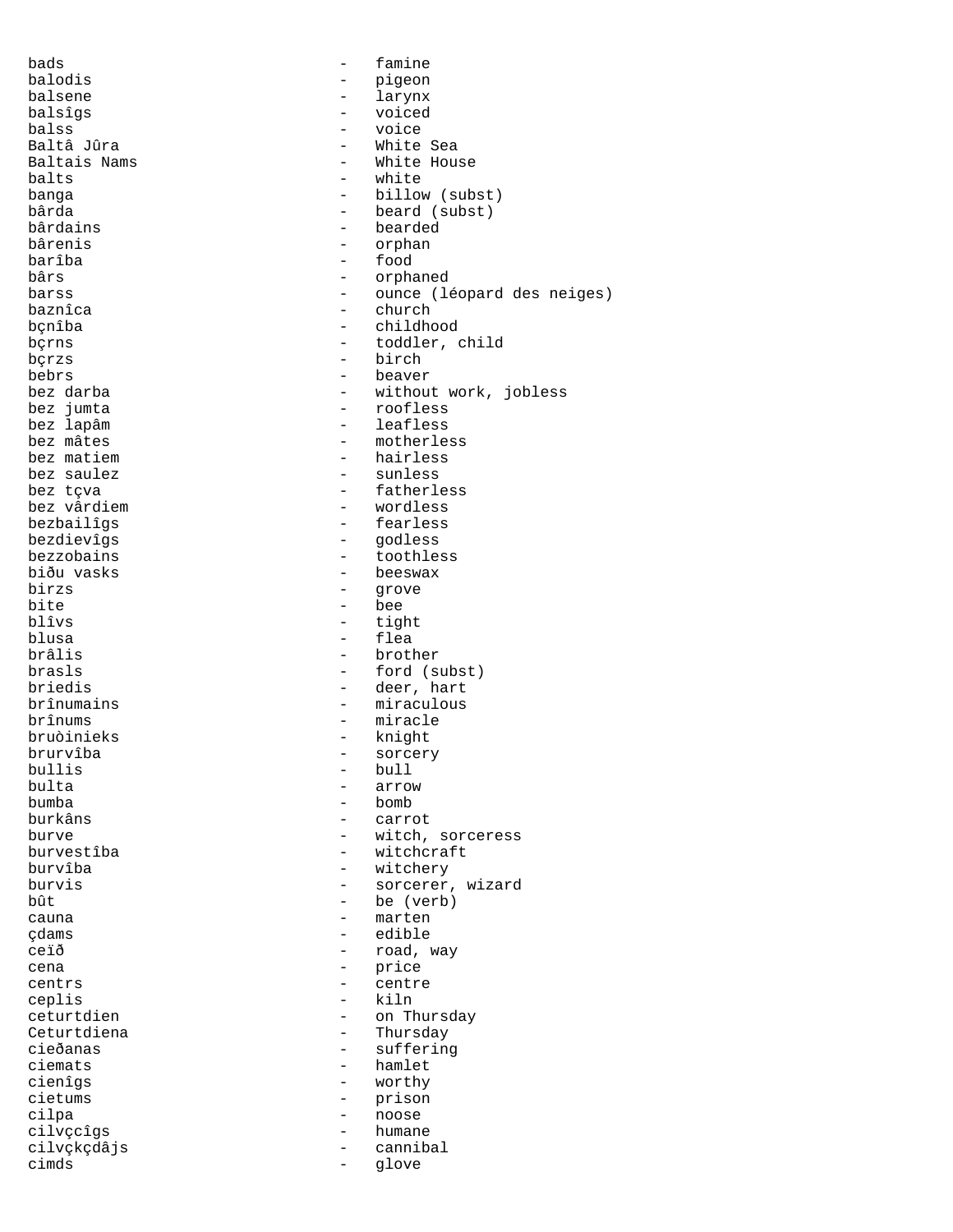cîòa - struggle cîrulis - lark çna - shadow çrglçns - eaglet çrglis - eagle çrzelis - stallion çst - eat (verb) - swinish cûka - swine - swine - swine - swine - swine - swine - swine - swine - swine - swine - swine - swine - swine -- sugar çzelis - ass (donkey), donkey - nature dabisks - natural darba bite - worker bee<br>darbs - work (subs darbs - work (subst) darva - tar, pitch dârznieks - gardener dârzs - garden ðaurs - narrow - narrow - narrow - narrow - narrow - narrow - narrow - narrow - narrow - narrow - narrow - narrow - narrow - narrow - narrow - narrow - narrow - narrow - narrow - narrow - narrow - narrow - narrow - narrow ðausmas - terror, horror <br/> - terror, horror <br/>  $\mbox{\bf -}$  terrible - terrible dçle - leech dçls - son debesis<br>debess iermenis - heaven, sky, welkin<br>- heavenly body Decembris - December deglis - burner deguns - nose ðíaudît - sneeze (verb) dibens - arse ðíçps - lance diegs - thread diena - day Dieva gars - God's spirit<br>dievîba dievîba - deity - goddess dievs - god Dievs ar mums  $-$  God with us dîglis - germ dîgt - germinate - germinate<br>ðíidrs - fluid (ad ðíidrs<br>ðíidrs - fluid (adj)<br>ðíiðíis - ham ðíiòíis - ham ðíirstiòð - casket divreiz - twice<br>doma - though doma - thought (subst) domât - think - thinker ðorît - this morning draudçt - threaten draudi - threat (subst)<br>draudzîba - triendship - triendship draudzîba - friendship draugs - friend drava - apiary drçgns<br>driìenes driìenes - henbane (plant)<br>drosme - courage  $\frac{d}{d}$  drosme  $\frac{d}{d}$   $\frac{d}{d}$   $\frac{d}{d}$   $\frac{d}{d}$   $\frac{d}{d}$   $\frac{d}{d}$   $\frac{d}{d}$   $\frac{d}{d}$   $\frac{d}{d}$   $\frac{d}{d}$   $\frac{d}{d}$   $\frac{d}{d}$   $\frac{d}{d}$   $\frac{d}{d}$   $\frac{d}{d}$   $\frac{d}{d}$   $\frac{d}{d}$   $\frac{d}{d}$   $\frac{d}{d}$   $\frac{d}{d}$   $\frac{$ dubii - mud<br>dullis - tho dullis  $\frac{du}{du}$  - thole  $\frac{du}{du}$  - thole  $\frac{du}{du}$  - smoke dûmi - smoke (subst)<br>dundurs - qad-flv - gad-fly durvis - door<br>dusmas - angel dusmas - anger (subst) dusmîgs - angry ðût - sew (verb) dvçsele - soul

- groin (anatomy) - heavenly body - God's son - ties of friendship<br>- friend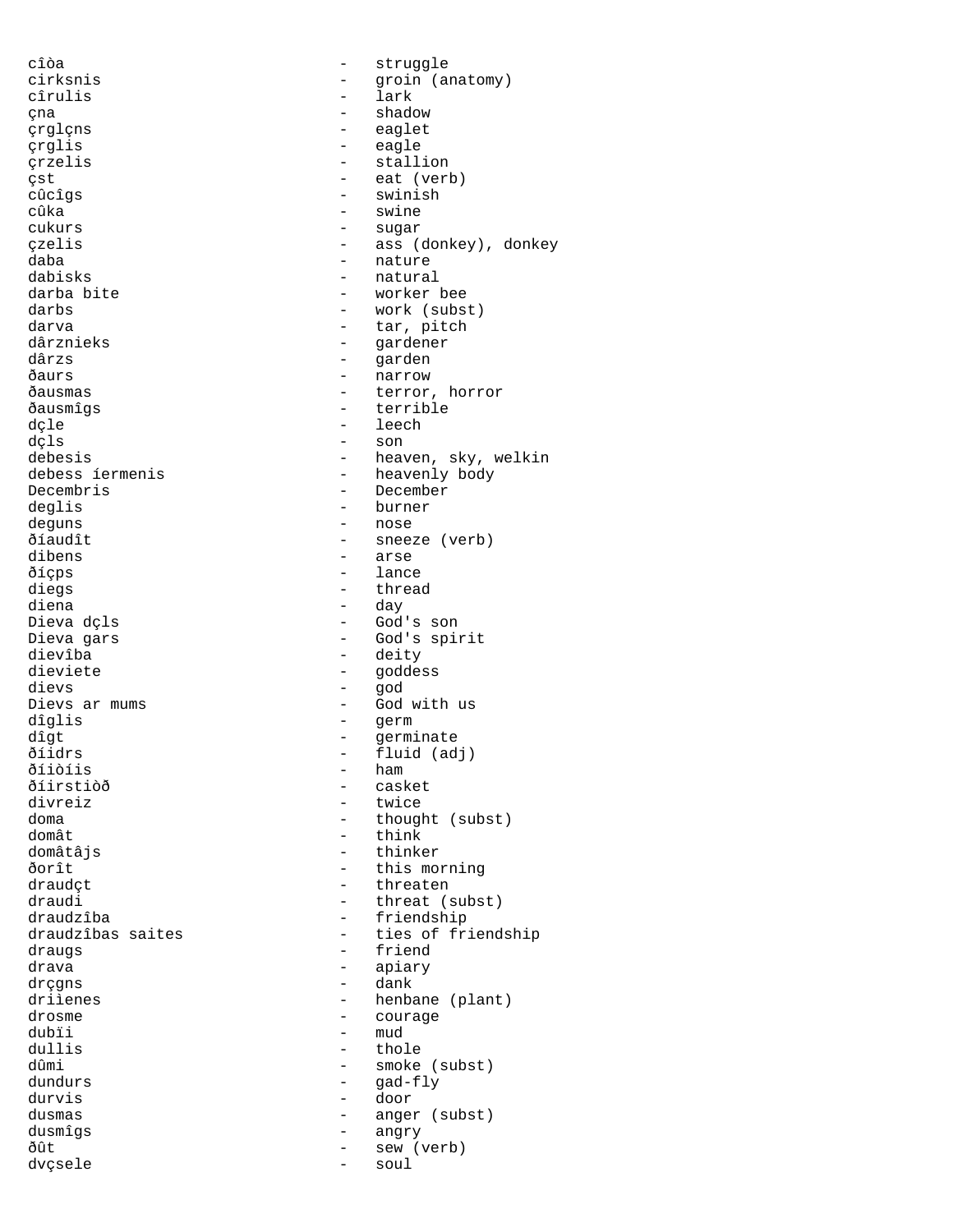dvielis - towel dzçrâjs - drinker dzçrve - crane dzçrvene - cranberry dzega - eaves dzeloòstieple<br>dzels dzels - iron dzeltenâ kaite  $\begin{array}{ccc} - & - & - \\ - & - & - \end{array}$  yellow fever dzeltenîgs - yellowish dzeltens - yellow (adj)<br>dzemde - uterus womb dzemde - uterus, womb<br>dzenis - woodpecker dzenis - woodpecker - drink (verb) dziedzeris - gland dziesma - song dzija - yarn dzimis neveiksminieks<br>dzimtâ valoda dzimtâ valoda  $\begin{array}{ccc}\n & - & \text{mother tongue} \\
\text{dzintars}\n\end{array}$ dzintars - amber dzîva zivs - live fish dzîvs - alive, live (adj) - ivy egle - fir eïïa - oil elkonis - elbow elks - idol - hellish enkurs - anchor eòìelis - angel<br>es - I es - I etiíis - vinegar èûla - ulcer èûska - serpent, snake - lake ezis - hedgehog - February forele - trout - soccer gads - year gadsimts - century gailis - rooster gaisma<br>
gaisma<br>
gaiss<br>  $\frac{1}{2}$  air<br>  $\frac{1}{2}$  air gaiss - air - air<br>qalds - tab. table galva - head gandrîz - almost - shepherdess gans  $\qquad \qquad -$  shepherd, herdsman garðigs - tasty gârnis - heron gars - spirit gaumîgs - tasteful gavçnis - fast (subst) (religion) gïçvs<br>gïçvulis - coward (adj)<br>gïçvulis - coward (subs gïçvulis - coward (subst) - mucus<br>- snail gliemezis<br>gnîda gnîda - nit goba - elm godîgs - honest godîgums - honesty govs - cow (subst) grâmata - book grava - glen grçcinieks - sinner grçks - sin (subst) grezns - luxurious griezt ar nazi  $-$  cut with a knife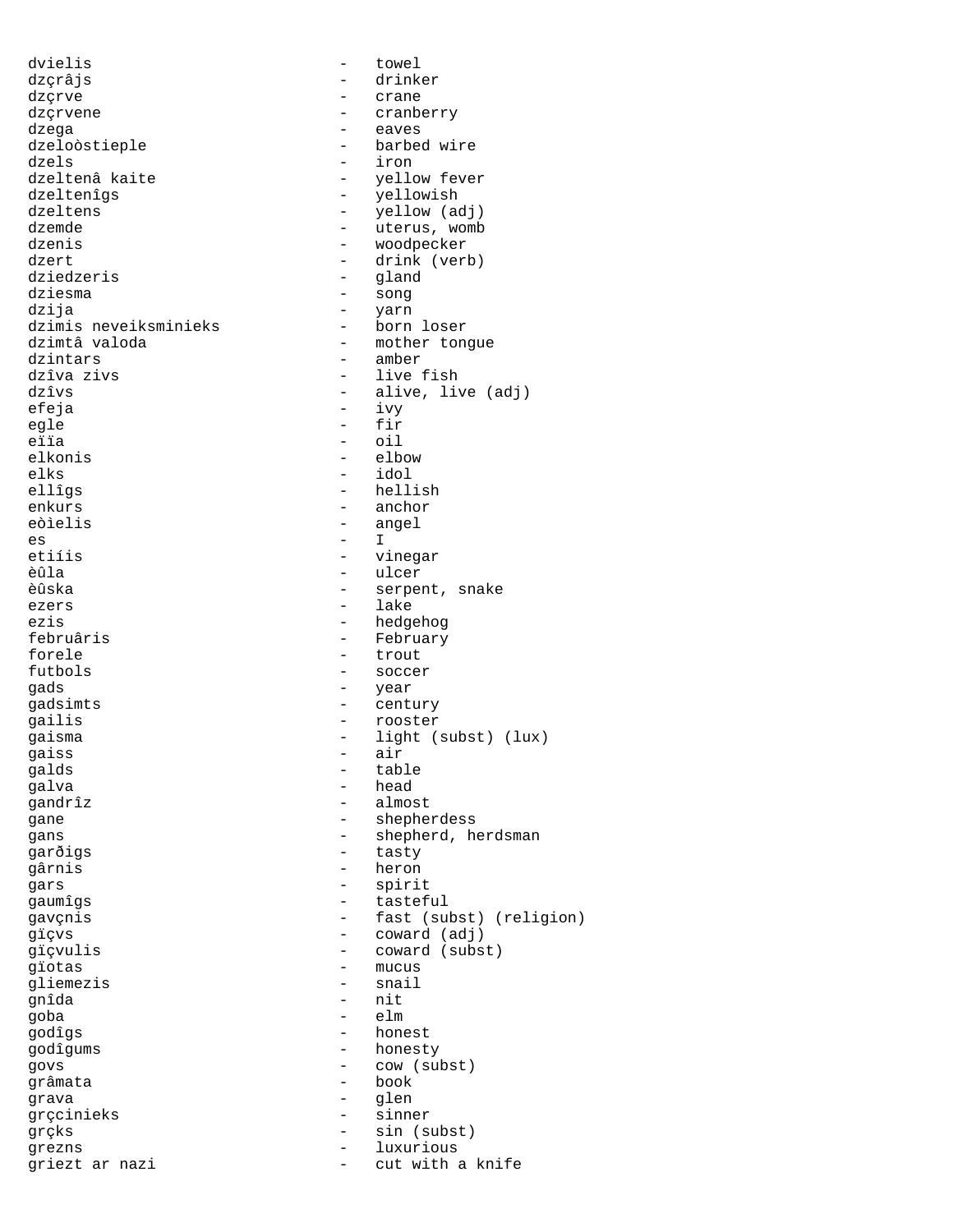gudrs - wise gulbis - swan îgns - surly - surly - surly - surly - surly - surly - surly - surly - surly - surly - surly - surly - surly - surly - surly - surly - surly - surly - surly - surly - surly - surly - surly - surly - surly - surly - surly íîlis - wedge îkðíis - thumb ikri - roe îlens - awl<br>inde - ven îve - yew jautrîba - mirth joks - joke josla - zone jûgs - yoke jumts - roof jûrnieks<br>jûs visi kad - when kails - naked kakls - neck kalçjs - smith

grîslis - sedge grumba - wrinkle (subst) grundulis - minnow - pregnant gudrîba - wisdom - wisdom tooth<br>- wise - cucumber ïaunums - bad (subst) íçde - chain - mare, filly íecerîgs - heretical íeceris - heretic iedzimtîba - heredity iedzimts - inborn, hereditary iegurnis - pelvis iela - street ieleja - valley, dale<br>ierocis - version - version - version - version - version - version - version - version - version - version ierocis<br>iesâcçjs - weapon<br>iesâcçjs - beginne iesâcçjs - beginner - hostage íiploks - garlic - cherry íirurgs - surgeon íirzaka - lizard Îkðíitis - Tom Thumb<br>ikri - Tom Thumb inde - venom indîgs - venom - venom - venom - venom - venom - venom - venom - venom - venom - venom - venom - <br>
- indîgs - venom - venom - venom - venom - venom - venom - venom - venom - venom - venom - venom - venom - ven indîgs - toxic, venomous irbulenes<br>
isais stâsts<br>
isais stâsts<br>
isais stâsts<br>
isais stânts<br>
isais stânts<br>
isais stânts<br>
isais stânts<br>
isais stânts<br>
isais stânts<br>
isais stânts<br>
isais stânts<br>
isais stânts<br>
isais stânts<br>
isais stânts<br>
isais stânts<br>
i îsais stâsts - short story - yes janvâris - January - cavalry jâtnieks - horseman - New Testament Jaunava - Virgo (zodiac) jaunava - virgin Jaungads - New Year jaunieðu viesnîca - youth hostel<br>jauns - new, young - new, young jçrs - lamb je sais - es zinu<br>ioks - es zinu - es zinu - sea<br>- sailor jûs visi - all of you - coffe kaïamâ dzels - wrought iron kaíçns - kitten<br>kails - haked - naked body kailums - nakedness kaimiòð - neighbour kâkslis - goitre (medical)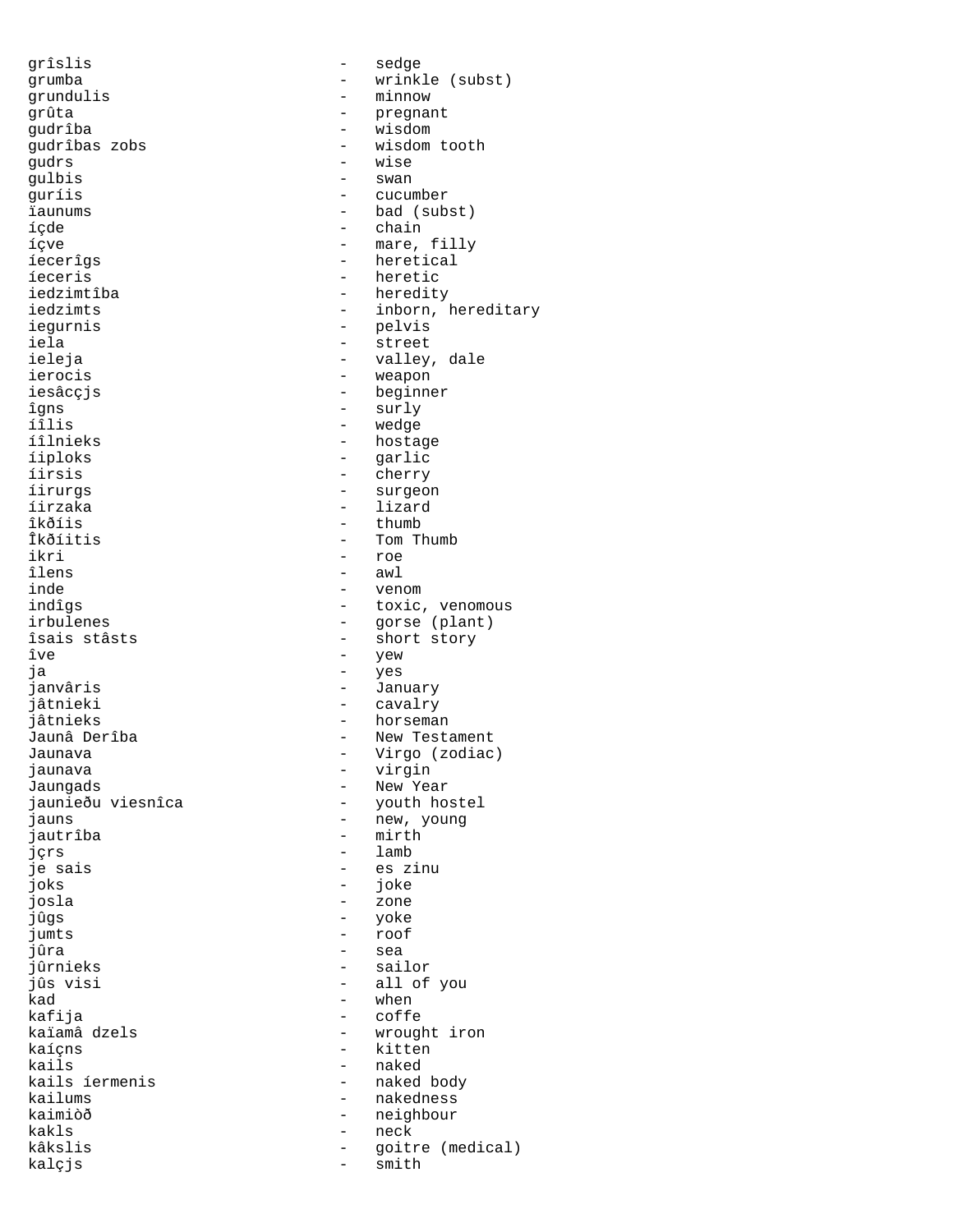kalnains - mountainous - mountaineer kalns - mountain kalpone  $\qquad \qquad -$  servant (fem) kalps - servant (masc) kalts - chisel (subst)<br>kamanas - chisel (subst) - choogaan kamanas - toboggan kamielis - camel - hamster kaòepes - hemp kâpa - dune - dune kaps  $-$  tomb, grave (subst) (death) kapsçta - cemetery kara celïð  $-$  war-path kara noziegumi - war crimes karagûsteknis - prisoner of war<br>karakulis - war-ship karakuìis - war-ship karalis - king karð - war kârdinâtâjs - tempter kareivis - soldier - sallow karpa - carp kârpa - wart kârpains - warty - torrid zone karsts - hot (adj) karstûdens avots <br/> - hot spring kârta - voice (grammar) kas padarîts - a bargain is a bargain kâts kâts - helve<br>kauja - helve<br>hattle - battle kauja - battle (subst) - battlefield<br>- war-cry kaujas sauciens kaulains - bony<br>kauls - bone - bone  $k$ auns  $-$  shame kaviârs - caviar kaza - goat kazene  $\qquad \qquad$  - blackberry kazlçns - kid (goat) kïava - maple klepus - cough (subst) klints - scar, cliff<br>kode - moth kode – moth<br>koks – tree koks - tree, wood (matter) - snore (verb)  $k$ rams  $-$  flint krâsns - stove, oven krasts - shore krauklis - raven krçsls - chair krekls - shirt - shooting star krîts - chalk - mammary gland krupis - toad krusa - hail (subst) (falling ice)<br>krustmâte - aunt - aunt krustmâte kuìis - ship kukainis - insect kukulis - bribe (subst) kûlçjs - thresher kûlis - sheaf kult - thresh (verb) kumeïð - colt kungs - lord (god) kûniòa - larva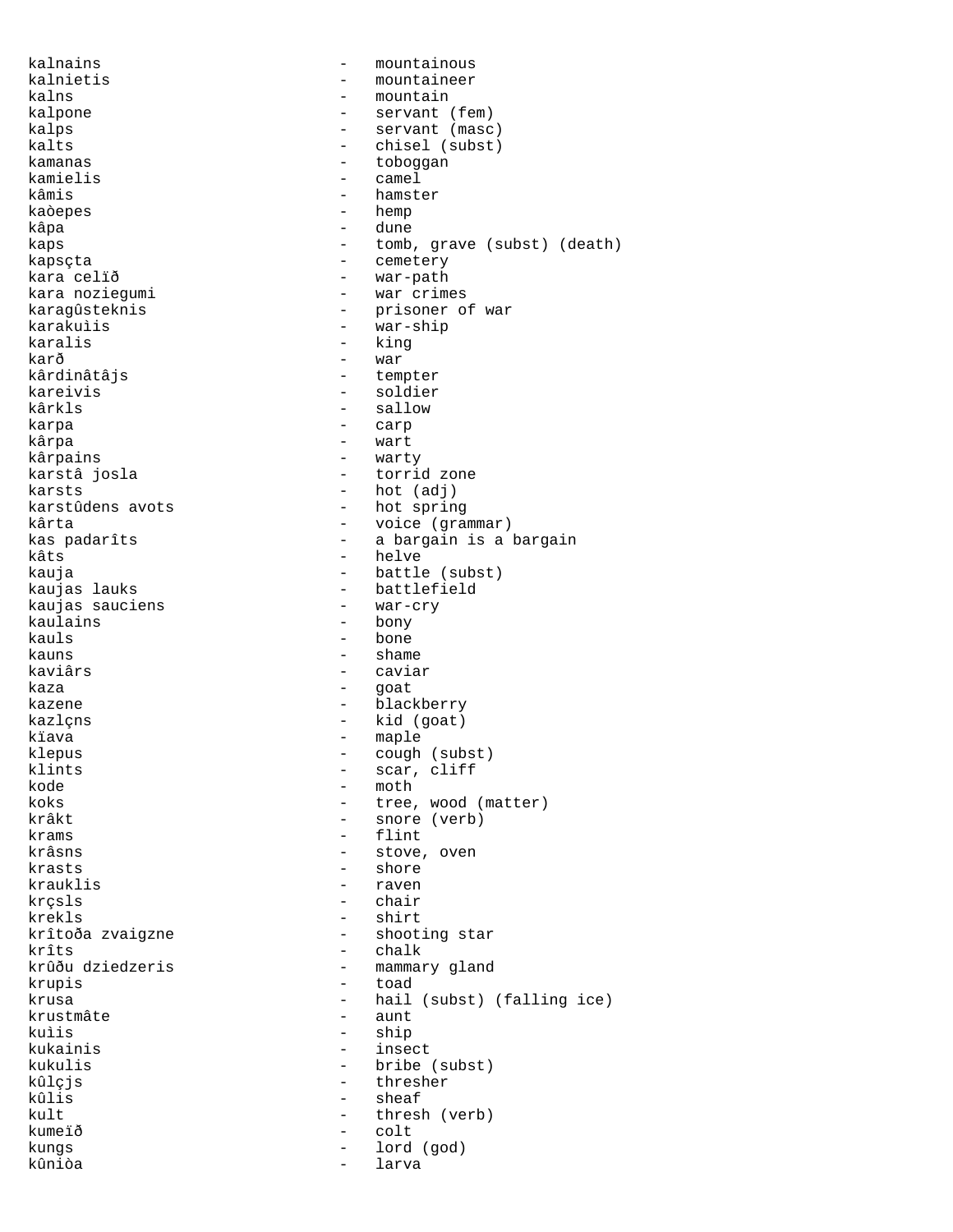kuòìis - stomach kur - where kur tas ir ? - where is it ?<br>kur tu esi ? - where are you kur tu esi ? - where are you ? kurls ar vienu ausi<br>kurlums kurlums - deafness<br>kurmis - mole kurmja rakums kurpe - shoe kurts - greyhound<br>
kvieði - wheat kvieðu milti - wheatmeal<br>labi audzinâts - well-bred labi audzinâts labrît ! - good morning !<br>labs - good (adj) - good (adj) labs - good (adj) labums - good (subst) laika izðíieðana - waste of time laiks - weather, time<br>laiks - weather, time<br>lakats - kerchief lakats - kerchief - kerchief - kerchief - kerchief - kerchief - kerchief - kerchief - kerchief - kerchief - kerchief - kerchief - kerchief - kerchief - kerchief - kerchief - kerchief - kerchief - kerchief - kerchief - kerc lakstîgala - nightingale<br>lakta - nightingale lampa - lamp lapa - leaf lapegle  $\qquad \qquad -$  larch lapots - leafy lapsene  $\qquad$  - wasp lapseòu pûznis  $-$  wasp nest lasis <sup>-</sup> sakmon - sakmon - sakmon - sakmon - sakmon - sakmon - sakmon - sakmon - sakmon - sakmon - sakmon - sakmon - sakmon - sakmon - sakmon - sakmon - sakmon - sakmon - sakmon - sakmon - sakmon - sakmon - sakmon - sakmo lâsteka - icicle Latvietis - Latvian laulîba - wedlock<br>laulîbas gredzens - - wedding laulîbas gredzens - wedding-ring lauva - lion lauvene - lioness - lioness - lioness - lioness - lioness - lioness - lioness - lioness - lioness - lioness - <br>
1 lçti - cheap (adv) lçts - cheap (adj) ledains - icy ledlauzis - ice-breaker ledus - ice<br>lemesis - plou lemesis - ploughshare lempîgs - loutish lempis - oaf, lout<br>lentenis - tapeworm - tapeworm lentenis - tapeworm lîdaka - pike (fish)<br>liels - pike (fish) liels - great liepa - lime-tree liesa - spleen lieta - thing lietains - rainy lietus - rain lîgava - fiancée ligustrs - privet (plant) likums - law - law - law - law - flax lipîgs - sticky logs - window loks  $-$  arc lûsis - lynx mâcîbu gads - school year mâcît - teach<br>maiss - sack,

- deaf<br>- deaf of an ear - mole<br>- mole-hill - wheat<br>- wheatmeal - anvil - lion's share - lentil (plant) - greatness - noun, substantive lîíis - corpse, cadaver - flax - lithe sack, bag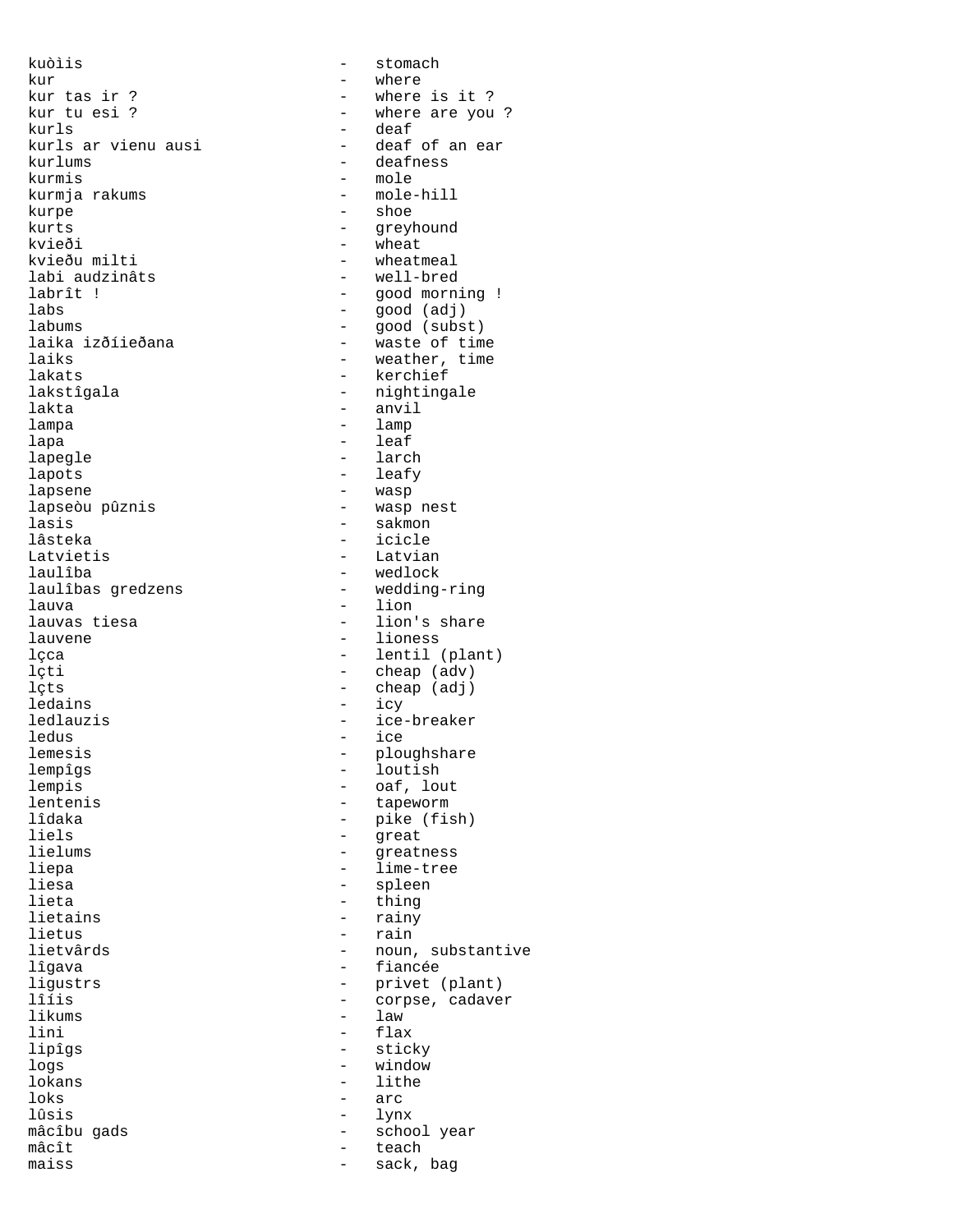maita - carrion maize - bread maiznieks<br>mâjîgs mâjîgs - homelike mâkslas darbs - work of art maksts - holster mala - brink mâlains - clayey mâls - clay man ir karsti - I am hot man ir silti  $-$  I am warm<br>mandarins  $-$  tangerine mandarins  $\qquad \qquad -$  tangerine<br>mandele  $\qquad \qquad -$  almond. to mans - my mantinieks mantojums - heritage mâòticîba - superstition<br>marmors - superstition<br>- marble marmors - marble mârrutks - horseradish<br>
mâsa - sister mâsa - sister<br>mâte - mother mâte  $-\text{mother}$ <br>mats  $-\text{hair}$ mats - hair<br>mazbcrns - same - mazbcrns mazbçrns - grandchild mazdçls<br>
mazqâjams<br>
mazqâjams<br>
annum - washable mazgâjams - washable mçle - tongue mçms - dumb<br>mcnesis - month mçnesis - month - month - month - month - month - month - month - month - month - month - month - month - month - month - month - month - month - month - month - month - month - month - month - month - month - month - mont mçness<br>mçrenâ josla  $mgs$  - we medalus - we medalus medalus - mead mednieks - hunter<br>medus - honey medus - honey<br>medusmcnesis - honey medusmçnesis - honeymoon<br>meita - daughter meita - daughter melis - liar melns - black (adj) menca - cod (fish)<br>meþ - wood (plac meþ - wood (place) meþains<br>meþains apvidus<br>- wooded - wooded meþains apvidus - wooded country<br>meþs - forest meþs - forest<br>mebzinis - foreste meþzinis - forester<br>metiens - farrow ( metiens - farrow (subst)<br>mîcît - knead (verb) miegs - sleep (subst) mierîgs - peaceful miers - peace enters<br>miebi - barle migla - fog<br>miglains - foggy - foggy miglains - foggy<br>miglas svilpe - fog-horn miglas svilpe<br>mîlîqs mîlîgs - bland<br>milti - bland<br>- flour milti - flour<br>milzîgs - huge - huge milzîgs - huge milzis - giant (subst)<br>mini-svârki - mini-skirt mini-svârki - mini-skirt<br>mitrs - humid mitrums - humidity miza - bark (tree) mugura - back (subst)

- almond, tonsil - granddaughter - temperate zone - lie (subst) mellene - whortleberry, huckleberry - web of lies - knead (verb) - barley<br>- fog - humid - fly (insect)<br>- back (subst)

stupidity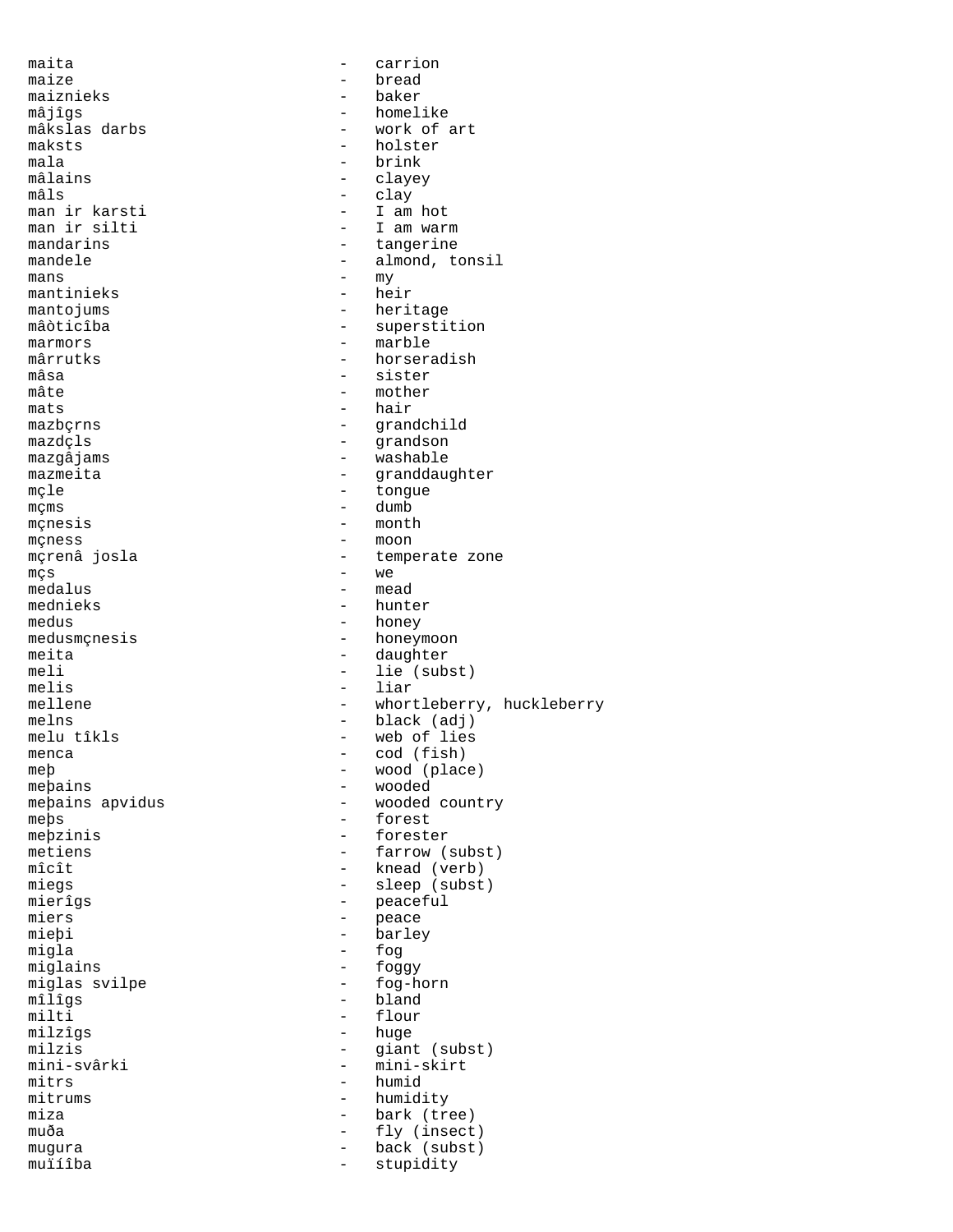muïíîgs - stupid mûks - friar mute - mouth mûþîba - eternity nags - nail naktî - by night nakts - night<br>nams - house nams - house<br>
nâra - house<br>
- merma nâra - mermaid<br>
nâss - mermaid<br>
- nostril nâss - nostril - nostril<br>nâtrene - hives ( nauda - money naudîgs - moneyed nâve - death<br>nâvîgs ienaidnieks - deadly nâvîgs ievainojums - deadly wound nazis - knife neizdevîgs darîjums - bad bargain nelabvçlîba<br>nemaz neredzams - invisible nervu karð  $-$  war of nerves nest - bear (verb) nevçrtîgs - worthless niedre en andere en andere en andere en andere en andere en andere en andere en andere en andere en andere en niere - kidney<br>no dabas - by natu no dabas - by nature nodevîba - treason nometme - camp<br>noslçpumains - myste noslçpumains - mysterious<br>noslçpums - mystery noziegums - crime odze - viper ogle - coal olas dzeltenums olas èaumala - eggshell osis - ash (tree) osta - port otrdiena - Tuesday otrs - other ozols - oak pagrabs  $\qquad$  - cellar pajauns - youngish pakavs - horseshoe pamiers - cease-fire paparde en en en la paparde de la paparde de la paparde de la paparde de la paparde de la paparde de la papard par zîmi  $-$  in token of pârsla - flake pasaulîgs - worldly patiesîba paugurs - hillock pavards - hearth pavasaris  $-$  spring (season) pâvs - peacock **p**ckðòi - suddenly pçkðòs - sudden pçrkons - thunder pelaðíi - yarrow (achillée) peldbaseins - swimming-pool pele - mouse pelni - ash (powder)

- Wandering Jew<br>- nail - hives (medical) - deadly enemy - week<br>- bad bargain - not at all - damned (pp) - mystery - egg (verb) on Tuesday - suicide (subst) - world war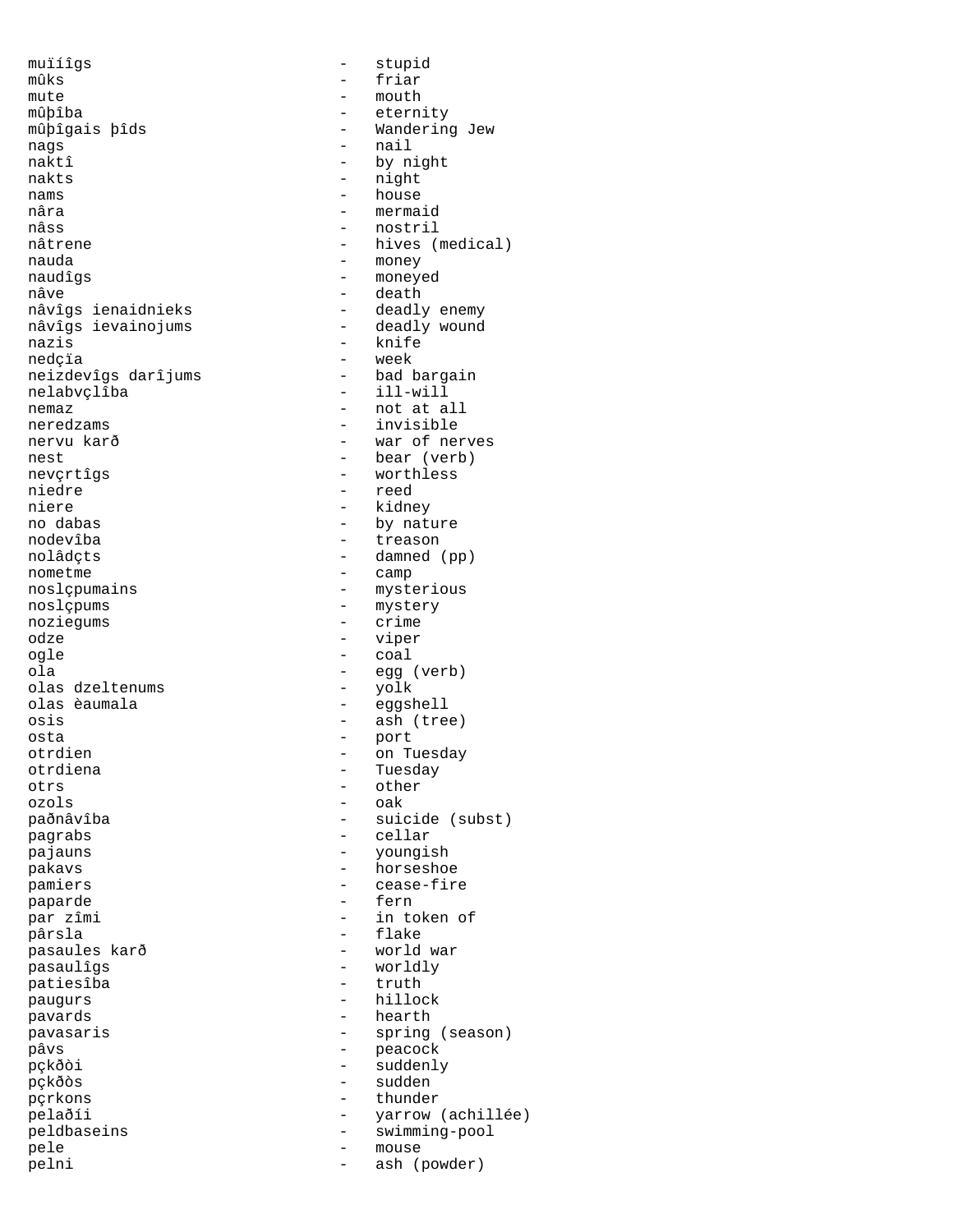pïava - meadow pîðïi - dust pie galda - at table Piena Ceïð - Milky Way pienîgs - milky<br>piens - milk ( piens - milk (subst)<br>piere - forehead piere - forehead<br>pietiekams - sufficier pilnpiens - whole milk<br>pilns - full<br>- full pilns - full<br>pils - cast. pils - castle - castle - castle - castle - castle - castle - castle - castle - castle - castle - castle - castle pipari - pepper pîrâgs - pie pirksts - finger -<br>Pirmdiena - Monday<br>pirmdzimtais - firstborn pirmdzimtais<br>plauða - Plauða - lung - lung - lung - lung - lung - lung - lung - lung - lung - lung - lung - lung - lung - lung - lung - lung - lung - lung - lung - lung - lung - lung - lung - lung - lung - lung - lung - lung - lung - lung - l plaudis - bream (fish)<br>plçsîgs putns - bird of prey plçsîgs putns - bird of prey <br>plecs - shoulder potîte - ankle pravietis - prophet -<br>puravs - leek purvains - marshy purvs - bog (subst) pûslis - bladder (anat) pusnakts - midnight<br>
putncns - mestling putnçns - nestling putns - fowl, bird ragana - witch raganu medîbas rags - horn rakstnieks râpulis - reptile rasa - dew - dew - dew - dew - dew - dew - dew - dew - dew - dew - dew - dew - dew - dew - dew - dew - dew - dew - dew - dew - dew - dew - dew - dew - dew - dew - dew - dew - dew - dew - dew - dew - dew - dew - dew - dew raþens - buxom - buxom - buxom - buxom - buxom - buxom - buxom - buxom - buxom - buxom - buxom - buxom - buxom - buxom - buxom - buxom - buxom - buxom - buxom - buxom - buxom - buxom - buxom - buxom - buxom - buxom - buxom raþîgs - fertile<br>rats - wheel rats - wheel<br>raugs - wheel<br>- veast raugs - yeast remdens - tepid riepa - tyre - tyre<br>rietumi - west rietumi - west<br>rîkle - thro rîkle - throat<br>rîss - throat rîss - rice<br>rîts - morn rokraksts - manuscript (subst) ronis - seal roòâda - sealskin rubenis - grouse rûda - ore rudenîgs - autumnal rudens - autumn rudzi – rye<br>runa – aner runât - speak (verb) runât angliski - speak english rûsa - rust (subst)<br>sabiedrîba - rust (subst)<br>- society saderinâta - engaged (fiancée)<br>saite - tie (subst) saite - tie (subst)<br>sâkt - begin (tran sâkt - begin (trans)<br>sâkties - - - - - - - - - begin (intr) sâkties - begin (intr)<br>sâkums - beginning

- milk-tooth - sufficient - town - shoulder - dragon - witches' broom<br>- witch-hunt - write<br>- writer - morning - speech - society beginning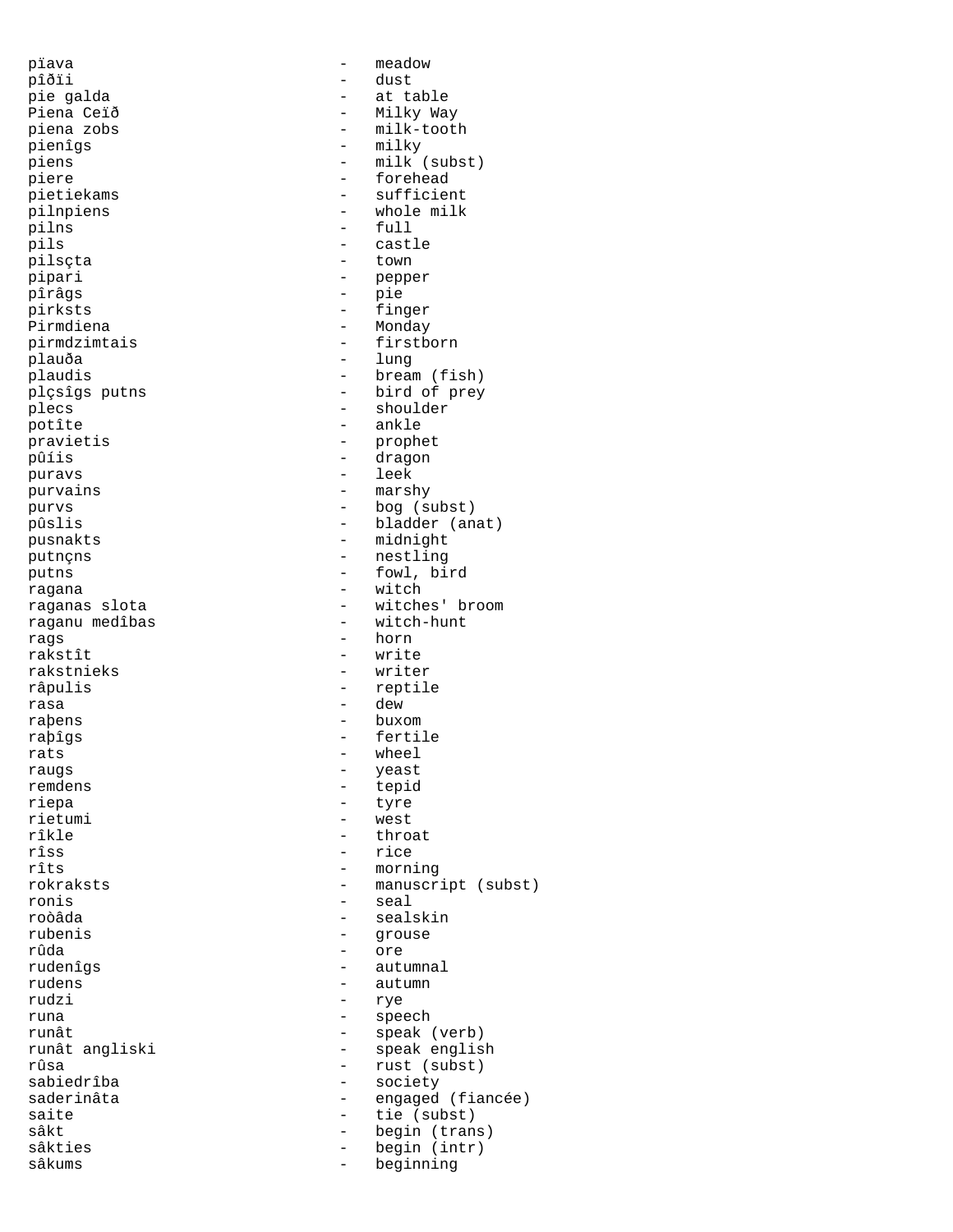saldens - sweetish saldinât - sweeten<br>salds - sweet ( salds - sweet (adj)<br>salms - straw - straw salms - straw - straw - straw - straw - salt sâls - salt sapnis - dream (subst) sapòotâjs - dreamer - guardian<br>- Red Cross Sarkanais Krusts<br>sarkans sarkans  $\qquad - \qquad - \qquad - \qquad$ red (adj)<br>sârms  $\qquad - \qquad 1$ ve  $\frac{1}{2}$  sârms -  $\frac{1}{2}$  saulains - sunt saulains - sunny<br>saule - sun - sun - sun saules gaisma  $-$  sunlight saules vanna - sun-bath sauss - dry, arid - woodbine (chèvrefeuille)<br>- aridity sausums - aridity - bizarre<br>- sower sçjçjs<br>sçkla sçkla - seed - fungus, mushroom sçrs - sulphur - sulphur sçru vîtols  $\overline{\phantom{a}}$  - weeping willow sçt - sow (verb) sçta - yard sega - blanket sencis - forefather siekalas - saliva siena - wall<br>sienâzis - crass - crass sienâzis - grasshopper siens - hay<br>siers - chee siers - cheese siets - sieve (subst)<br>sieva - wife - wife<br>- woman sieviete<br>siïíe siïíe - herring<br>silts - herring - warm simts - hundred sîpols - onion sirds - heart - heart - heart - heart - heart - heart - heart - heart - heart - heart - heart - heart - heart - heart - heart - heart - heart - heart - heart - heart - heart - heart - heart - heart - heart - heart - heart skâbe - acid (subst) skâbs<br>skriemelis - acid (adj), sour<br>- vertebra skriemelis - vertebra skudra - ant skudrlâcis - ant-eater<br>slâpes - thirst - eater - thirst<br>- milch-cow slaucama govs<br>slaukt slaukt – milk (verb)<br>slavens – famed slavens - famed slieka - earthworm<br>slieksnis - earthworm - earthworm slieksnis - threshold<br>slimîba - threshold<br>- illness slimîba - illness slimnîca - hospital<br>slims - sick slims - sick<br>slinks - lazv slinks - lazy<br>slinkums - lazi slinkums - laziness sloka - woodcock - drudge smaganas - gum smaids - smile (subst)<br>smakt - asphyxiate - asphyxiate<br>- smoker smçíctâjs smilts - sand - stink (verb)<br>- stenchy smirdoðs - stenchy smirdoòa - stench, stink (subst) - slumber (subst)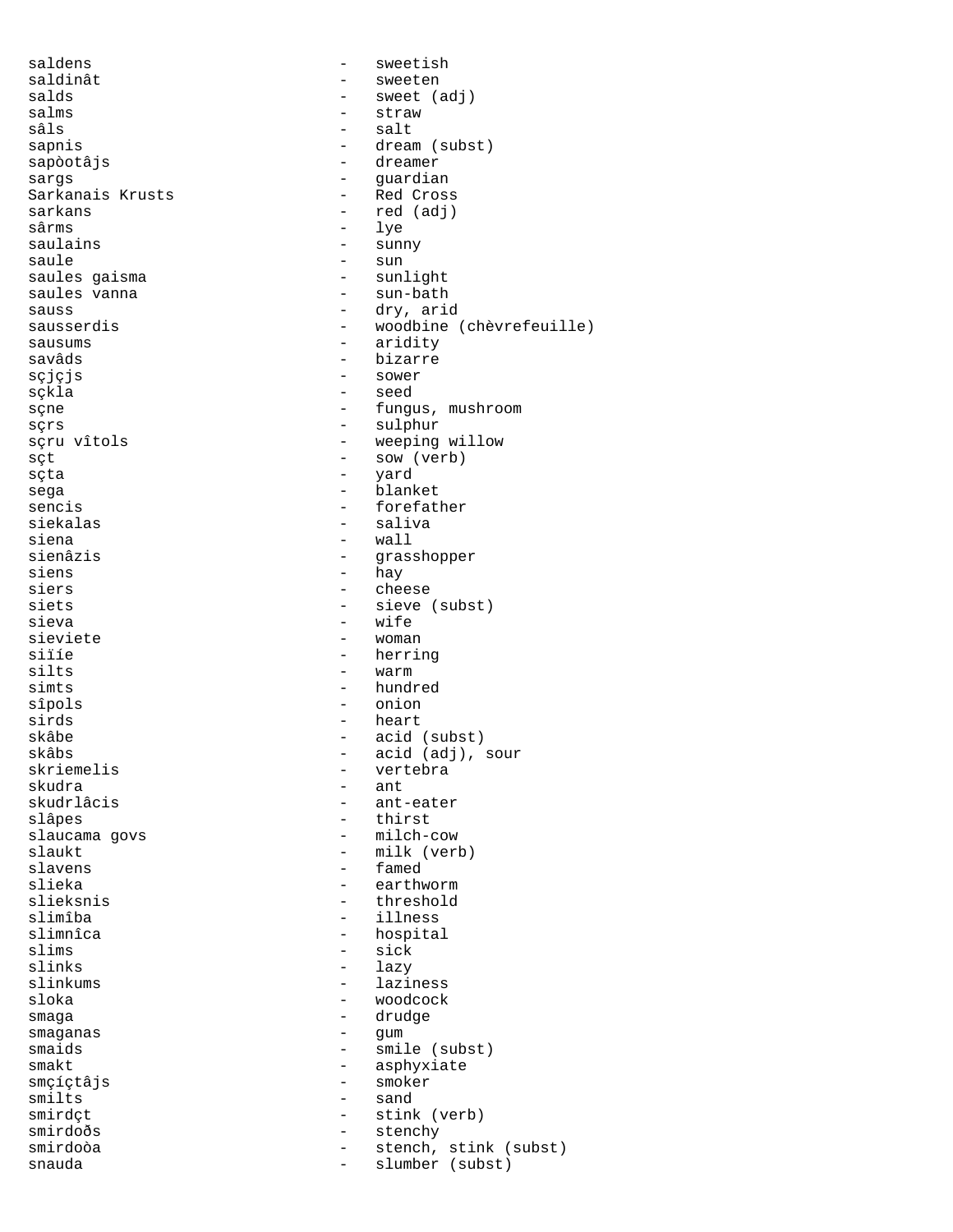stars - ray<br>stâsts - ray<br>- sto: stirna - roe<br>store - stuu suns - dog<br>svainis - brot tçja - tea

sniega pârsla - flake of snow sniega pika - snowball sniegains - snowy sniegs - snow (subst)<br>snigt - snow (verb) snigt - snow (verb)<br>soli pa solim - step by ste soli pa solim - step by step<br>solis - step<br>- step solis - step<br>spârns - wing - wing spârns - wing - strength spiegs - spy (subst) spiets - swarm (bees) spilvens - pillow spogulis - mirror (subst) sports - sport sprigulis - flail spura - fin (subst) (fish)<br>stallis - stable (horse) stallis - stable (horse)<br>stâríis - stork - stork - stork stâsts - story statuja - statue - stagnant (water) stâvoklis <br/>
- state (general) stiepe - yield stieple - wire - element stihisks - elemental stikla vate - glass wool stiklains - glassy<br>stikls - glass<br>- glass stikls - glass<br>stiprs - glass<br>- stron stiprs - strong<br>stirna - strong<br>tirna - roe store - sturgeon - worker strazds - throstle streiks - strike (work)<br>strîda âbols - apple of disc strîda âbols - apple of discord - pus students - student sudabrs - silver sûkalas - whey (petit-lait)<br>sûna - moss - moss sûna - moss svainis - brother-in-law svarîgs - important svars - weight Svçtais Gars<br>Svctdiena - Holy Ghost<br>- Sundav Svçtdiena - Sunday<br>svçtie raksti - Holy Wi - Holy Writ svçts - holy, sacred svece - candle sveðs - strange sviedri - sweat (subst) svins - lead (metal)<br>taisns - lead (metal)<br>- straight - straight<br>- talented talantîgs - talented talants - talent tarakâns - cockroach - tariff târpains - wormy<br>tas ir viss - that tas ir viss - that is all tas padarîts  $\begin{array}{ccc} - & a & bargain & i s & a & bargain \\ tauriòð & & & & - \quad butterflv \end{array}$ - butterfly tauta  $-$  nation tautîba - nationality tavs - thy, thine - thy brother<br>- tea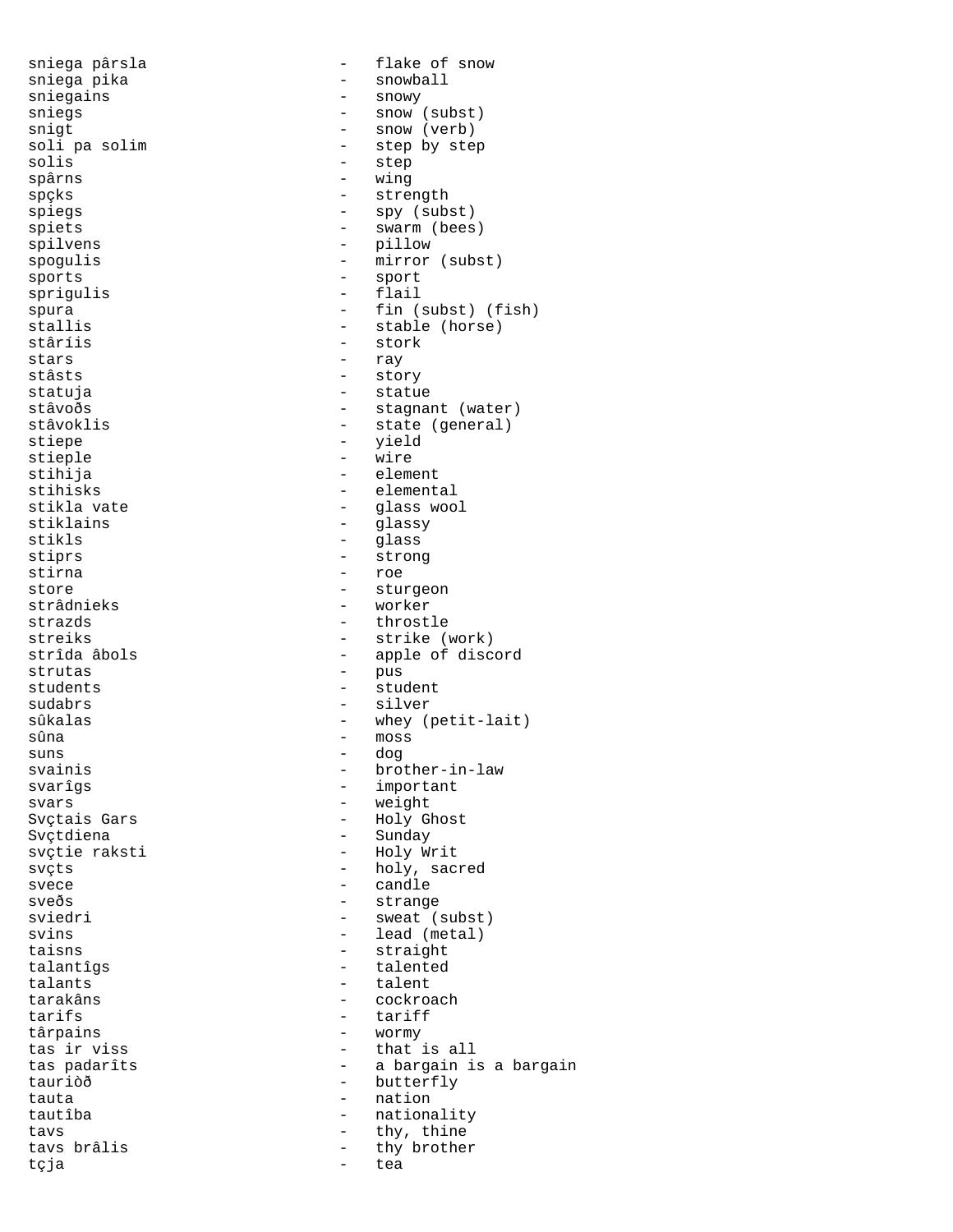tçjas tase  $-$  teacup tçls - image tçrauds - steel tçvocis and the uncle of the set of the set of the set of the set of the set of the set of the set of the set o tçvs - father tele - heifer<br>temperatûra - temperatûra - temperatûra temperatûra - temperature - temperature - temperature - temperature - temperature - temperature - temperature - temperature - temperature - temperature - temperature - temperature - temperature - temperature - temperature tesmenis - udder - finch þults - bile þurka – rat<br>tievs – thi tievs - thin<br>tîkls - net - net (subst) (for fishing), web tilts - bridge tinte - ink tirgus - market<br>tîri - cleanl tîri - cleanly<br>tîrs - clean tîrs - clean tîtars - turkey to ir vçrts - this is worth tornis - tower<br>traips - tain - tain traips - stain treðdiena - Wednesday<br>treðkârt - thirdly treðkârt - thirdly<br>trîsvienîba - trinitv trîsvienîba - trinity<br>tronis - throne - throne trûce - hernia trusis - rabbit tukðs - empty (adj) tuksnesis - desert (subst)<br>tulpe - tulip tulpe - tulip<br>tûplis - tulip<br>- anus tûplis - anus<br>tûrists - tour tûrists - tourist<br>tuvs - near (a tuvs - near (adj) tuvs draugs  $\begin{array}{ccc} - & - & \text{near friend} \\ \text{tuvums} & - & \text{near fresh} \end{array}$ tuvums - nearness<br>tvaikonis - steamer, tvaikonis - steamer, steamboat - steam ûdens - water ûdens no akas - water from the well<br>Ûdensvîrs - - - - - - - - Aquarius (zodiac) Ûdensvîrs - Aquarius (zodiac) ûdeòains - watery udrs - otter ûka - uvula - uvula - uvula - uvula - uvula - uvula - uvula - uvula - uvula - uvula - uvula - uvula - uvula un – and<br>upe – rive upe - river, stream upuris - victim ûsas - moustache<br>utains - lousv - lousy uts  $-$  louse uz galda  $\qquad \qquad$  - on the table uzvara - vivtory Uzvaras diena<br>uzvârds - surname vaigs - cheek - guilt vainîgs - guilty vâjð - weak<br>vakar - weak<br>- vest vakar - yesterday vakariòas - supper valodnieks - linguist<br>valsts - state (p valsts - state (politics) - high treason vanags - hawk (bird) varbût - maybe varð - copper varde - frog vârds - word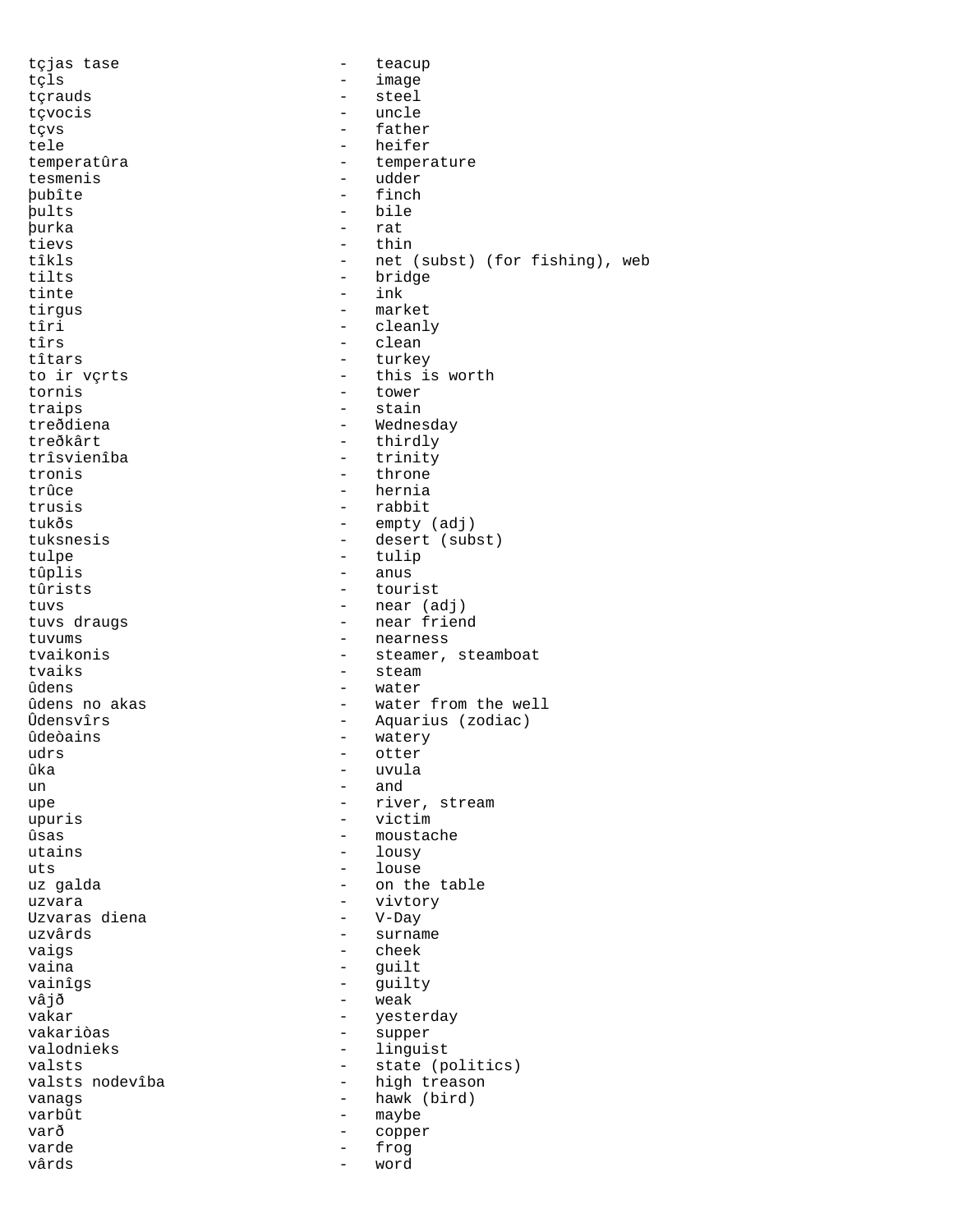varonîgs - heroic varonis<br>vârpa vârti - gate vasara  $-$  summer vasks - wax vçrsis - ox vecs - old velns - devil vepris - boar vienîgais dçls vienmçr - always viesnîca - hotel - hotel<br>vîíi - vetch vîíi - vetch - vetch - vetch - vetch - vetch - vetch - vetch - vetch - vetch - vetch - vetch - vetch - vetch vilciens - train<br>vilkacis - train<br>- werew vilks - wolf<br>vilna - wolf vilna - wool<br>vilnains - wool - wool vilnains - wooly<br>vilnis - wave - wave vilnis - wave vînoga e statut e grape vîns - wine viss  $\begin{array}{ccc} - & \text{all} \\ \text{with} \\ - & \text{hen} \end{array}$ vista – hen<br>vîtols – will zâdzîba - theft zaglis - thief

vârdu spçle - wordplay vârna  $\qquad \qquad - \qquad \text{crow (subst)}$ varone - heroine - heroine varonîba - heroism vârpa - ear (plant)<br>vârti - ear (plant) - wallow vavere  $\qquad \qquad -$  squirrel vçders - belly, abdomen vçjð - wind (subst) vçjdzirnavas - windmill Vçrsis - Taurus (zodiac) vçrtîba - worth (subst) vçrts - worth (adj) - storm vçtrains - stormy vçzis - cancer (medical) Vçzis - Cancer (zodiac) Vecâ Derîba - Old Testament<br>veca ola - Addle egg veca ola - addle egg - grandmother vectçvs - grandfather vedekla - daughter-in-law verdzene - slave (fem) - thraldom, slavery vergs  $-$  slave (masc), thrall<br>vesels  $-$  healthy vesels<br>vesels skaitlis - healthy<br>- whole nu - whole number vide<br>
vienīgais dcls<br>
- only son viesmîlîba - hospitality<br>viesnîca - hotel - hotel vilkacis - werewolf - sly viòa mâte - his mother viòas vîrs - her husband vîraks - encens virði - heather<br>vîrs - husband - husband vîrs - husband virtuve - kitchen visa pasaule  $\begin{array}{ccc} & - & \text{ whole world} \\ \text{visi ir klât} & - & \text{ all are pre.} \end{array}$ - all are present vispirms - first of all<br>viss - all<br>- all - willow zaglîgs - thievish zagt  $\begin{array}{cccc} z & - & + \\ z & 0 & - \end{array}$  (verb), thieve zaið green (adj)